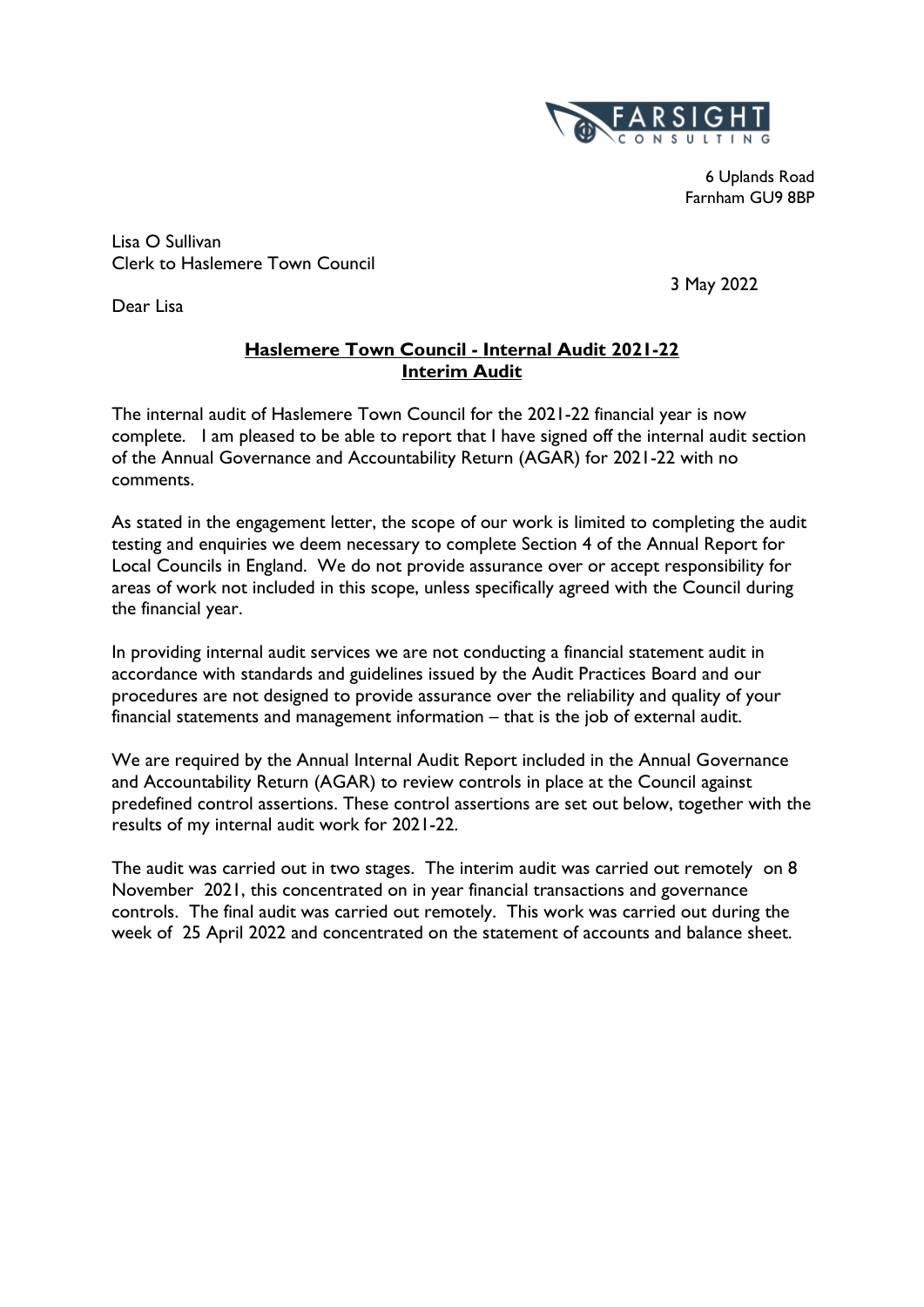

### **A. Books of Account Interim Audit**

The Council continues to use RBS, an industry specific accounting package. The RBS system is used to report and record the financial transactions of the Council and a review of the cashbook shows that all data fields are being entered. My audit testing showed that supporting documentation could be readily located from records recorded on RBS, and all key reconciliations were up to date.

I tested opening balances on the RBS system at 1.4.21 and confirmed they could be agreed back to the audited accounts for last financial year. I confirmed that the Council's VAT returns are up to date, with VAT claimed to the end of September 2021. I checked that figures in the VAT return have been derived directly from the RBS system and confirmed with the Clerk that the return been submitted to HMRC. The VAT refund has been checked to receipt at bank on 8.10.21

I note that the Council is compliant with the 2015 Transparency Code. A transparency statement has been produced, showing where the Council publishes all information required by the Code. I confirmed data on expenditure transactions above £500 is up to date. Further checks will be carried out at year end, after annual updates should have been completed.

### **Final Audit**

The accounting statements have been agreed back to balance sheet and income and expenditure reports produced from the RBS Accounting system. All comparatives reported in the financial statements have been agreed back to the audited 2020-21 accounts, as published on the Council website.

The Council's year end VAT return has been completed, and VAT reclaimed can be agreed to a schedule of transactions extracted from RBS. VAT outstanding on the balance sheet agrees to the VAT return. The VAT return was submitted to HRMC on 21 April.

The Council reviewed my interim audit report at the November 2021 meeting of Full Council.

I am satisfied that the Council met this control objective.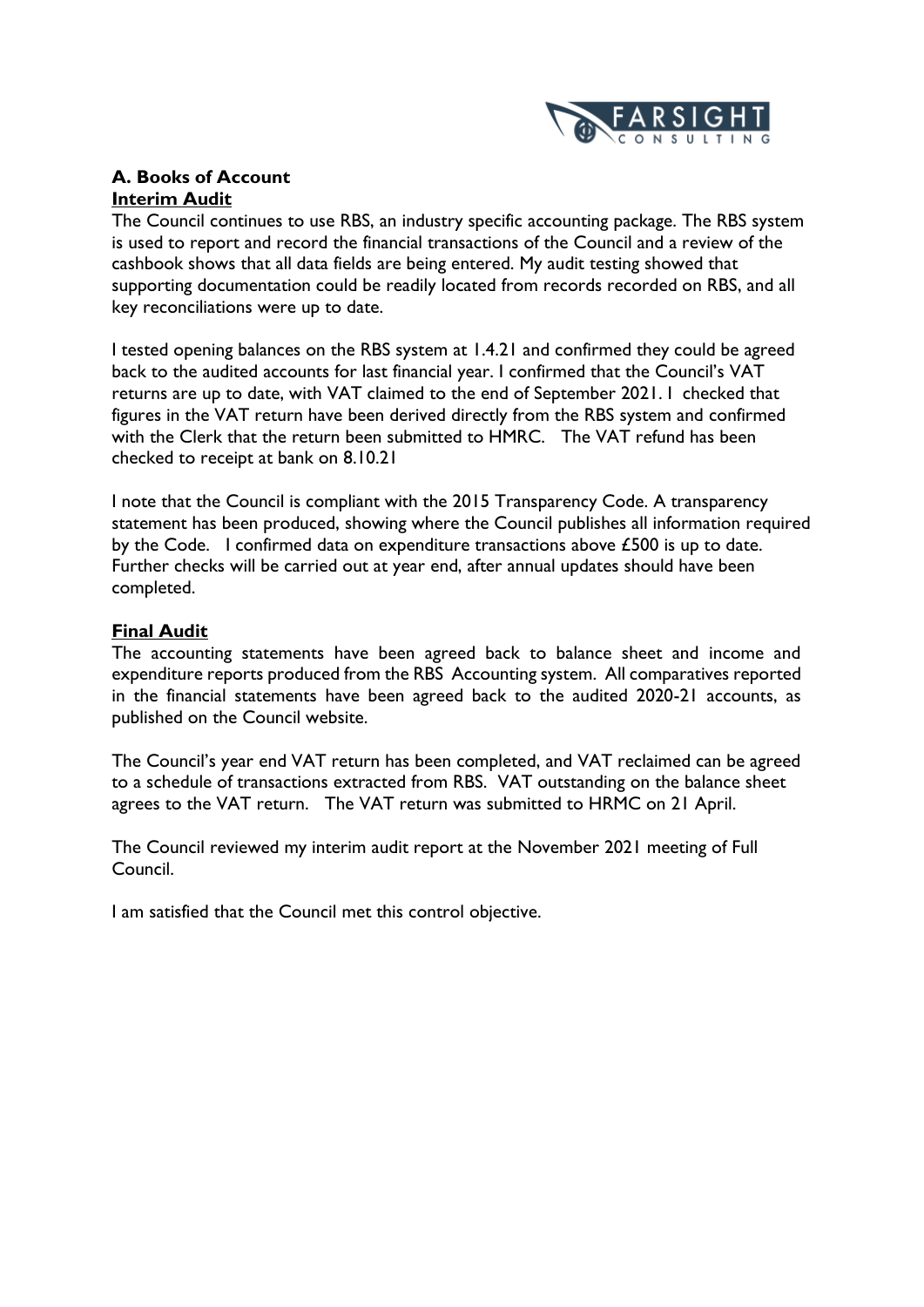

### **B. Financial Regulations & Payments Interim Audit**

The Council has a well organised system in place in respect of policies and procedures and the Clerk is very experienced in this regard. All key Council policies are reviewed at least every 4 years. A schedule is maintained and monitored by Finance and Governance Committee.

The Council has a robust process for authorisation of payments to suppliers. The Council approves expenditure via the annual budget process, by notification in the minutes and by a dual signature process by councillors, who complete sign off of the physical payment via on line banking, after review of invoices included in emailed invoice pack. Payments are then taken to a meeting of the council for retrospective approval and recording in minutes. I make no recommendation to change this effective system.

I tested a sample of payments selected at random from the cashbook for the first 6 months of 2020-21. For all payments tested I was able to confirm

- Payment per cash book agreed to invoice or minute (for grants)
- VAT correctly accounted for
- Expenditure appropriate for this council

Payment approved at bank by 2 councillors (I reviewed audit history for a three on the Council's bank account as a compliance test)

• I confirmed by reference to minutes that the Council has approved all payments via inclusion of cash book extracts in minutes of Council meetings, and appropriate reference to the cashbook within the minutes ( one payment had not yet been presented – it is due at the next council meeting ) .

### **Final Audit**

Non pay expenditure per box 6 to the accounts amounted to £363,933, up from £234,174 in 2020-21. This is partly explained by the inclusion of the £81,427 United Trust 2 year investment as expenditure in 21-22. See section I on bank reconciliations for details.

I tested a further sample of expenditure transactions selected at random from cashbooks for months 6-12 of the financial year. For all transactions sampled, I was able to confirm the following:

Payment per cash book agreed to invoice or approval in 21-22 budget (CAB grant and Christmas Lights Beacon Hill)

- VAT correctly accounted for
- Expenditure appropriate for this council
- Payment approved at bank by 2 councillors (I reviewed audit history for one transaction on the Council's bank account as a compliance test)

• I confirmed by reference to minutes that the Council has approved all payments via inclusion of cash book extracts in minutes of Council meetings, and appropriate reference to the cashbook within the minutes ( one payment had not yet been presented – it is due at the next council meeting ) .

I am satisfied that the Council is meeting this control objective.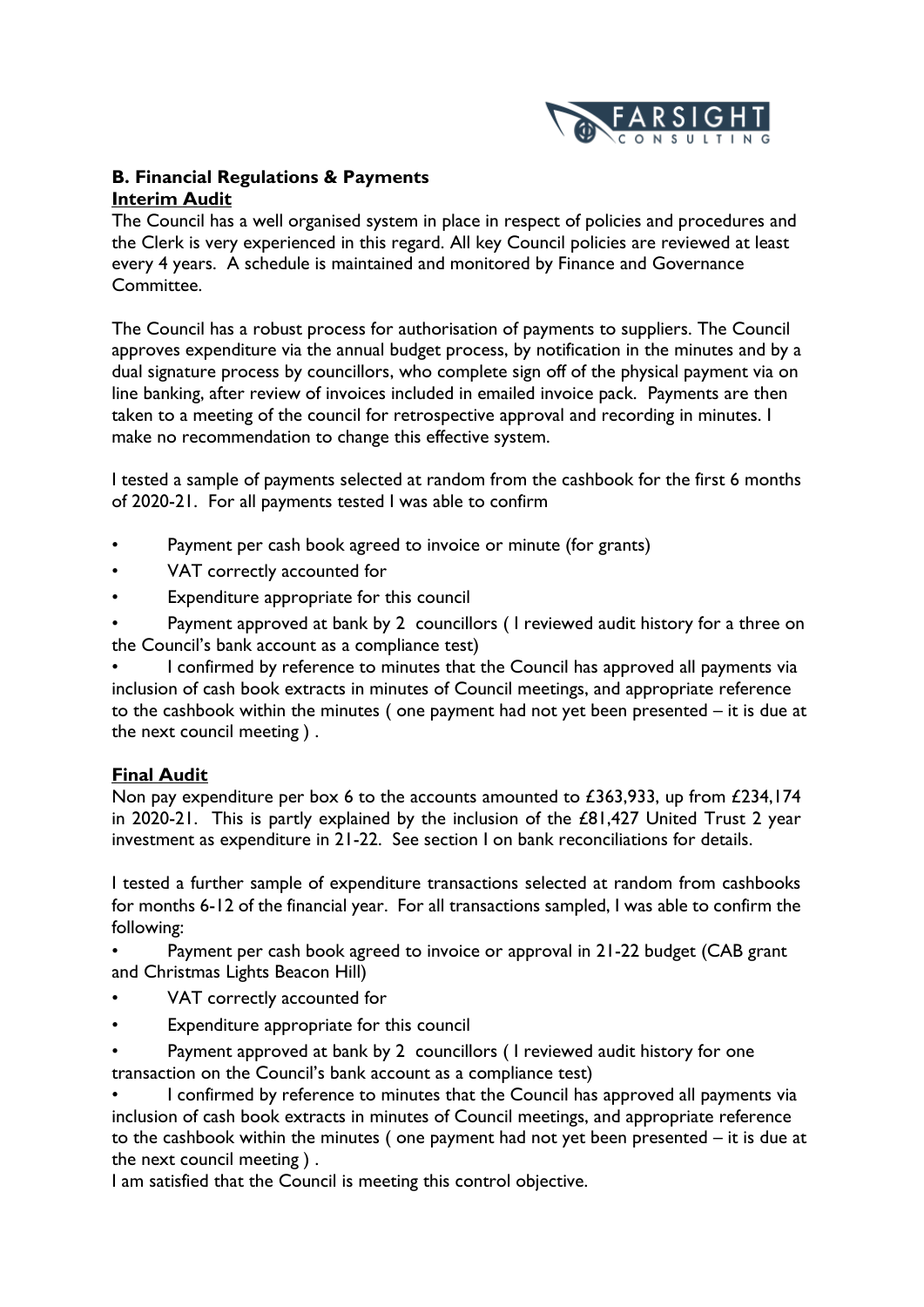

### **C. Risk Management & Insurance Interim Audit**

The Council undertakes a full risk assessment annually. I have confirmed with the Clerk that the risk assessment will be approved at the January 2022 meeting of the Full Council. I will review this at my final audit visit.

I have confirmed that the Council has a valid insurance certificate, with an expiry date of 31 March 2022, insurance is held with Zurich Municipal . The Council reviews its insurance requirements as part of the renewal process. Money cover is currently set at £500K. I confirmed that asset cover is consistent with the Council's asset register.

### **Final Audit**

The Council completed the annual risk management review at the Full Council meeting in January 2022. The risk management review is a comprehensive document, setting out the Council's approach to identifying and managing risk and controls in place to mitigate against these risks. There is evidence of update in year, and a minute records the Council's review.

I am satisfied that the Council is meeting this control objective.

## **D. Budget, Precept & Reserves**

### **Interim Audit**

I confirmed that the 2022-23 budget and precept setting process was well underway at the time of our interim audit. A budget working party is currently working on the 22-23 budget, and a draft budget is due to be presented to the November meeting of Full Council. An additional Full Council meeting is available in January for final approval of budget and precept. All precepting authority deadlines should be met.

The Council budget for 21-22 was set to produce a deficit in the region of £30K. I confirmed the Council received a budget monitoring report at the September meeting of Full Council, this covered the period to the end of August 2021. I noted no significant adverse variances.

### **Final Audit**

Reserves at 31 March 2022 were £362,078 ( 2020-21 £408,783). The reduction in reserves is partly explained by the transfer of the £81,427 United Trust 2-year investment out of reserves and on to the asset register . See section I on bank reconciliations for details. I have included this investment when considering Council reserve balances.

General reserves at year end were £175K This represents 47 % of precept, which is in line with recommended levels set out in the NALC Practitioners' Guide. The Council held earmarked reserves of £268K at 31.3.22. These are held for a number of reasons; -to cover the outstanding PWLB loan

- to support the Council's fixed asset base
- to set aside funds that can only be used for specific purpose, such as CIL monies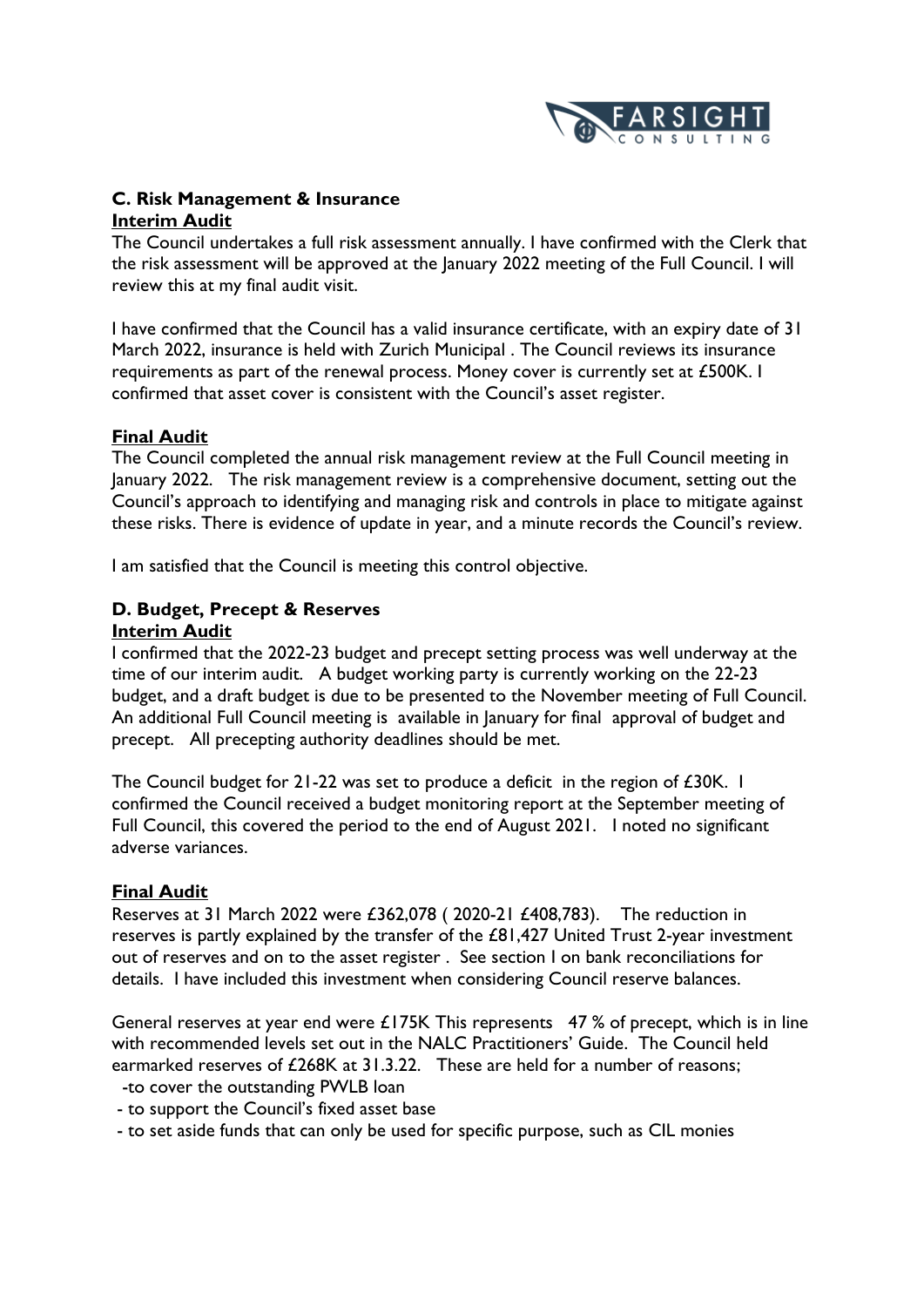

Earmarked reserves were considered as part of the 22-23 budget setting process. The Budget Working Party reported on the Council's reserve position. The Council agreed the budget for 22-23 at the Full Council meeting in January 2022. A precept of £370,937 was agreed for the forthcoming financial year. All precepting authority deadlines were met.

I am satisfied that this control objective was met.

# **E. Income**

# **Interim Audit**

I selected a small sample of income transactions from the cashbook for the first 6 months of the financial year.

- **-** WBC receipt -£9,461 RHSS funding agreed to remittance advice
- **-** Receipt from Funfair agreed to banking deposit slip
- **-** Stall holder fee agreed to signed booking form, including approved fee

I was able to agree items sampled to relevant supporting documentation

### **Final Audit**

Precept per box 2 to the accounts was £366,932 (20-21 £349,350). This has been agreed to third party documentation provided by external audit.

Income per box 3 to the accounts was £94,849 (20-21 £68,727).

I tested a sample of income transactions from the cashbooks for months 6-12 of the financial year, transactions tested amounted to  $E$  44K. For all transactions tested I was able to confirm that the cashbook transaction agreed to third party evidence, such as remittance advice or letter of grant award from Waverley.

I am satisfied that this control objective was met.

### **F. Petty cash**

The Council does not use petty cash.

# **G. Payroll**

### **Final Audit**

Staff costs per box 4 to the accounts were £131,121 ( 20-21 £117,654). I have reviewed RBS reports and it appears that correct costs have been included within the staffing costs cell on the statement of accounts.

Payroll is processed by an external agency. I carried out testing of payments made to staff in July 2021. I agreed ledger payments back to payroll information produced by the payroll agency for 3 staff members. I tested that:

- Net pay per cashbook agreed back to payslips
- Basic pay per payroll could be reconciled back to appropriate NJC pay grade once working hours adjustments had been made.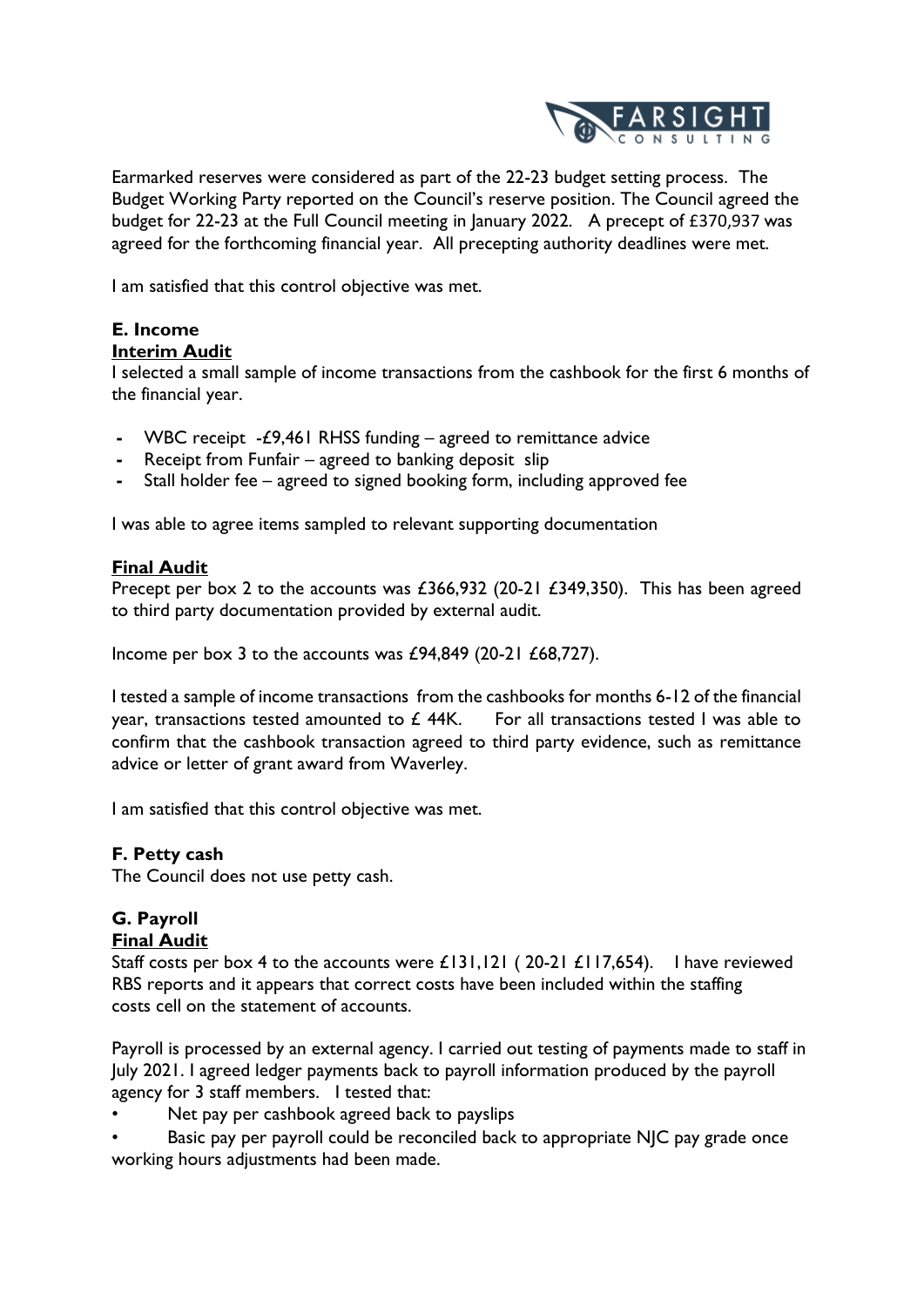

NALC grades and therefore rates of pay for all staff approved in minute of the staffing committee

I also confirmed payments had been made to HMRC and to the Pension Fund and that payments agreed to the payroll summary.

The Clerk confirmed that information was submitted to Surrey Pensions with regard to the Mccloud pension judgement before the deadline of 31 October.

I am satisfied that the Council is meeting this control objective.

#### **H. Assets and investments Final Audit**

Fixed assets per box 9 to the accounts were £ 690,836 (20-21 £593,070). This figure has increased due to the inclusion of the United Trust Investment on the fixed asset register.

I have agreed the balance in the accounts back to the asset register. The asset register appears complete and to record assets at cost or proxy cost, as required by regulations, with sufficient detail to locate all assets listed.

Changes in asset register value year on year are supported by schedules of assets added and removed from the asset register, again at cost. Fixed assets increased by  $£16.340$ , there is a schedule of assets added to the asset register to support this change, mainly a  $£12k$  air conditioning unit.

I am satisfied that the asset register can be reconciled to the fixed asset balance recorded in the accounts.

# **I. Bank reconciliations**

**Interim Audit** 

The Council has 6 bank accounts. 2 held with Unity Bank, the remainder with United Trust / Nationwide Building Society / Tridos Bank.

I re-performed the September 2021 bank reconciliation. I found no error in the reconciliation and confirmed that the reconciliation is subject to appropriate councillor review, evidenced by signature on the face of both the reconciliation and the bank statements. Annual statements only are issued by Tridos / United Trust and Nationwide, I will check the reconciliations against annual statements at my final audit.

I note the Tridos investment matures on 20.22.21, and a decision on where to invest this deposit will need to be made at this point

I am satisfied that the Council is meeting this control objective.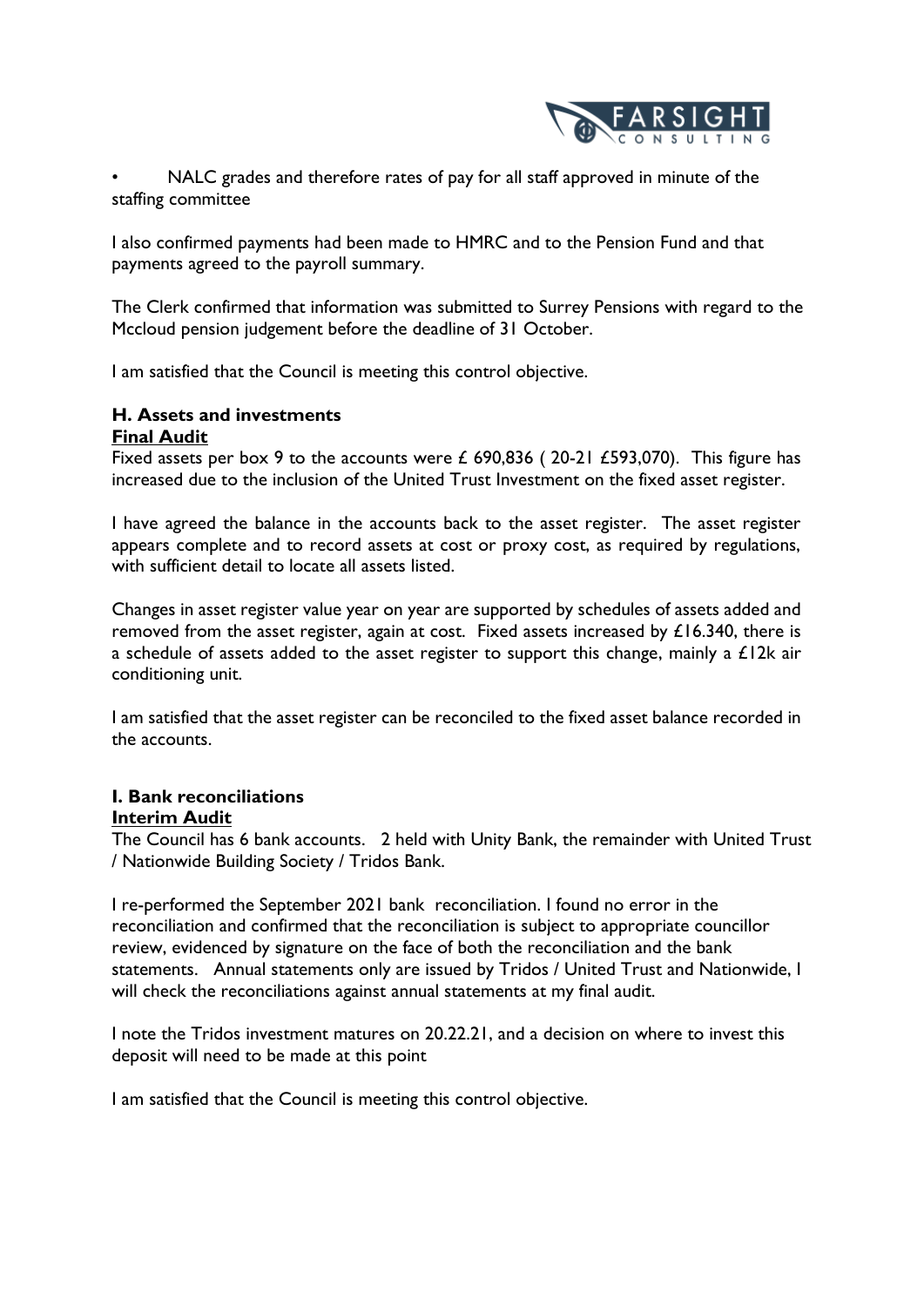

### **Final Audit**

Borrowings per box 10 to the accounts were £265,632 (20-21 £ 267,687) This has been agreed to the year end PWLB loan statement published on the Debt Management Office website.

Cash per box 8 to the accounts was £356,714 (20-21 £411,794) I reperformed the year end bank reconciliations

| <b>Account</b>       | <b>Cashbook Balance</b><br>at 31 March 2022 | <b>Reconciliation review</b><br>by<br><b>Internal Audit</b>                               |
|----------------------|---------------------------------------------|-------------------------------------------------------------------------------------------|
| <b>Unity Current</b> | £3,808                                      | Agreed to bank reconciliation,<br>RBS accounting system and<br>bank statement             |
| <b>Unity Deposit</b> | £95,896                                     | Agreed to bank reconciliation,<br>RBS accounting system and<br>bank statement             |
| <b>Nationwide</b>    | £85,298                                     | Agreed to bank reconciliation,<br>RBS accounting system and<br>bank statement             |
| Tridos               | £86,710                                     | Agreed to annual statement<br>dated 31.12.21, RBS accounting<br>system and bank statement |
| Cambridge BS         | £85,000                                     | Agreed to bank reconciliation,<br>RBS accounting system and<br>bank statement             |
| <b>United Trust</b>  | £81,426                                     | Agreed to investment notice<br>dated 4.5.21                                               |

All year end reconciliations had been reviewed by Councillor Round.

I noted that the United Trust investment is a 2 year investment. This investment cannot be accessed by the Council until May 2023, so should be considered a longterm investment at 31 March 2022 under the accounting requirements set out in JPAG's Practitioners' Guide. The accounts were amended. The impact of this adjustment was as follows

- **-** Increase Expenditure ( Box 6) and reduce Reserves ( Box 7) by £81K as this transaction must be expensed to enable a transfer on to the asset register
- **-** Reduce Cash ( box 8) and increase Fixed Assets ( box 9) as the investment must be moved on to the asset register as maturity date is more than 12 months away at balance sheet date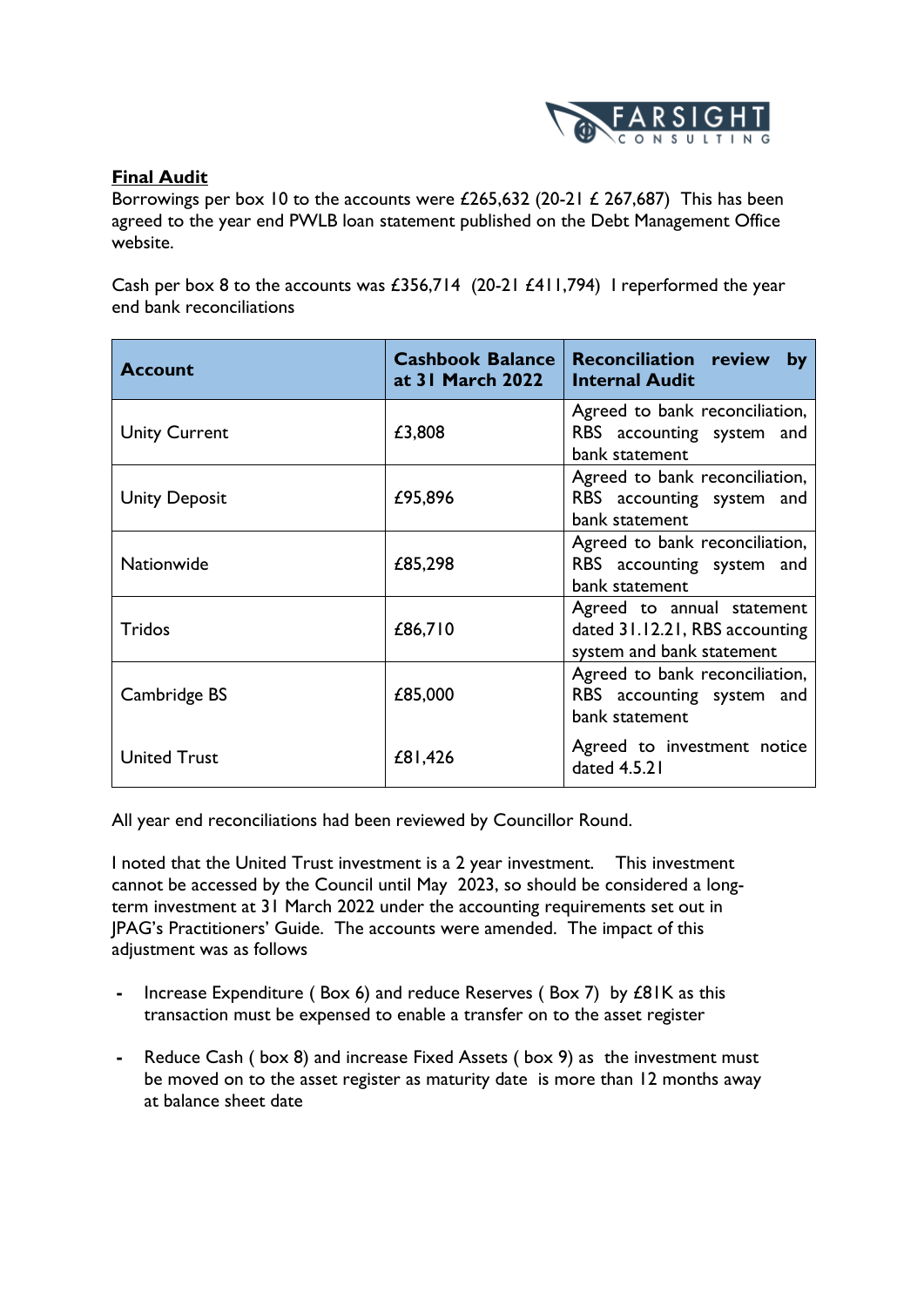

These entries will need to be reversed in 22-23, with the investment credited to income and removed from the asset register, as it will revert to short term investment status at next balance sheet date.

I am satisfied that the Council is meeting this control objective.

# **J. Year-end accounts**

### **Final Audit**

Haslemere TC has produced accounts on an accruals basis, this is required as income / expenditure is above £200k. A reconciliation between Box 7-8 of the accounts has been prepared, for external audit review, and creditor and debtor listings support this reconciliation.

An explanation of year-on-year variances has also been prepared and provides detailed explanations for review by external audit.

I am satisfied this control objective has been met.

## **L: : The Authority publishes information on a free to access website/webpage up to date at the time of the internal audit in accordance with any relevant transparency code requirements**

As a larger Council, with income / expenditure in excess of £200K, Haslemere is required to follow the 2015 Transparency Code. I was able to confirm that data required by the Code could be located at various pages on the Council website, and specifically confirmed that the following information was up to date

- **-** Grants awarded
- **-** Payments over £500

The Council publishes a narrative report each year showing how it has met the requirements of the Code. This needs to be updated as the published report is dated May 2021.

### **M: Arrangements for Inspection of Accounts**

Inspection periods for 2020-21 were set as follows

| Inspection - Key date                | $2020 - 21$<br>Actual       |
|--------------------------------------|-----------------------------|
| Accounts approved at Full<br>Council | 13 May 2021 Full<br>Council |
| Inspection period begins             | 14 June                     |
| Inspection period ends               | 23 July                     |
| Correct length                       | Yes                         |

I can confirm that regulations were followed in this respect and that the Council can therefore sign off that it has met control objective 4 on the annual governance statement.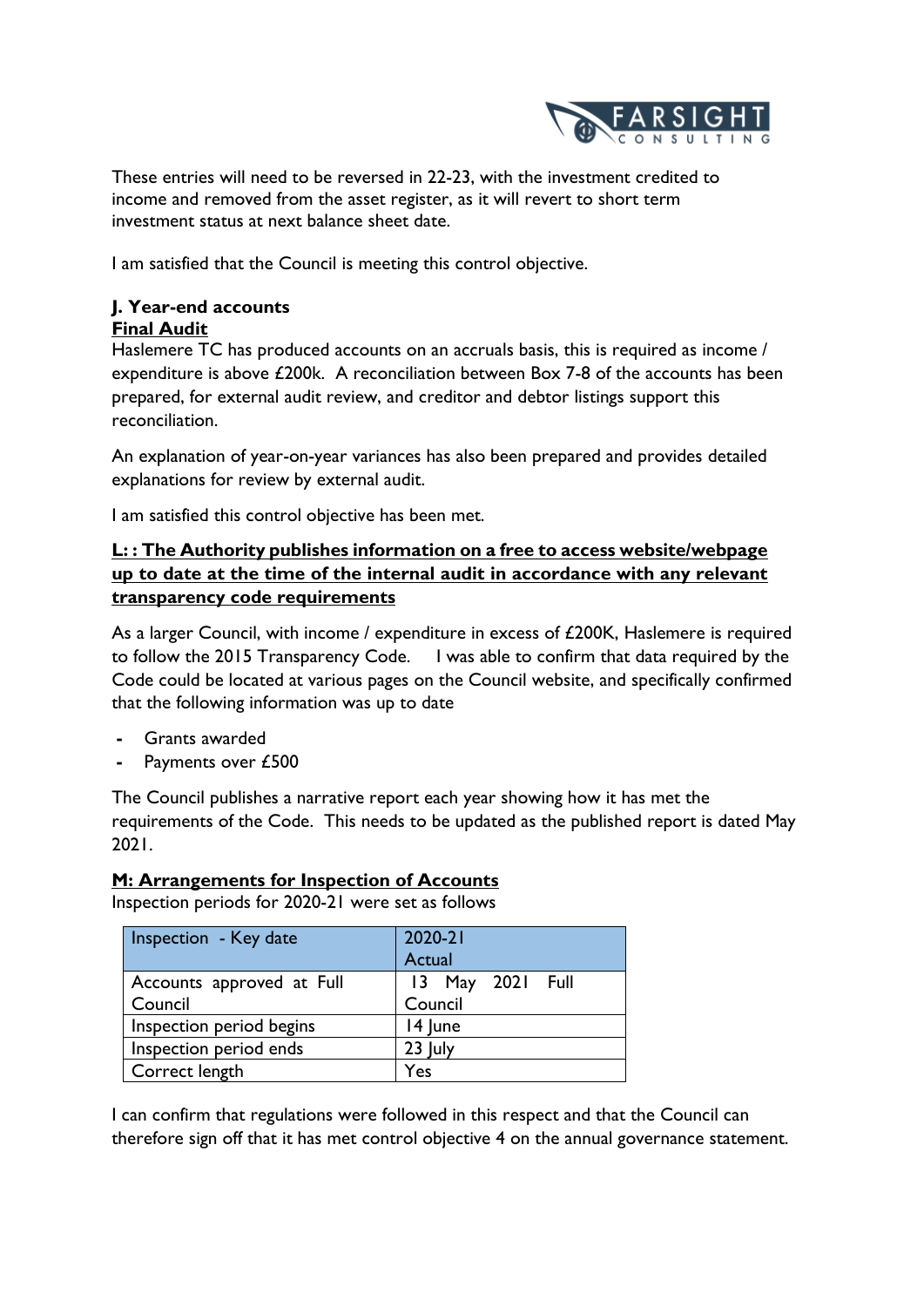

### **N: Publication requirements 2020 AGAR**

I confirmed that the Council has correctly loaded the audited accounts, annual governance statement and audit certificate for 2020-21 on to the Council website. The conclusion of audit certificate has been correctly published, with a date of 27 August, in advance of the 30 September deadline. The Council received a clear audit certificate from the external auditors so there are no matters to be taken into consideration in 2021-2. The audit certificate was reported to Council at the September meeting.

### **O. Trusteeship**

The Council is Trustee of Village Green at Shottermill Trust – Charity 305043. The 20-21 annual return was submitted on 22 December 2021, before the regulatory deadline. The council continues to account for the charity separately from the Town Council.

I would like to take this opportunity to thank you and Pippa for your assistance with the audit. I attach my invoice together with the completed internal audit report from the AGAR.

Yours sincerely

M. Platter

Mike Platten CPFA